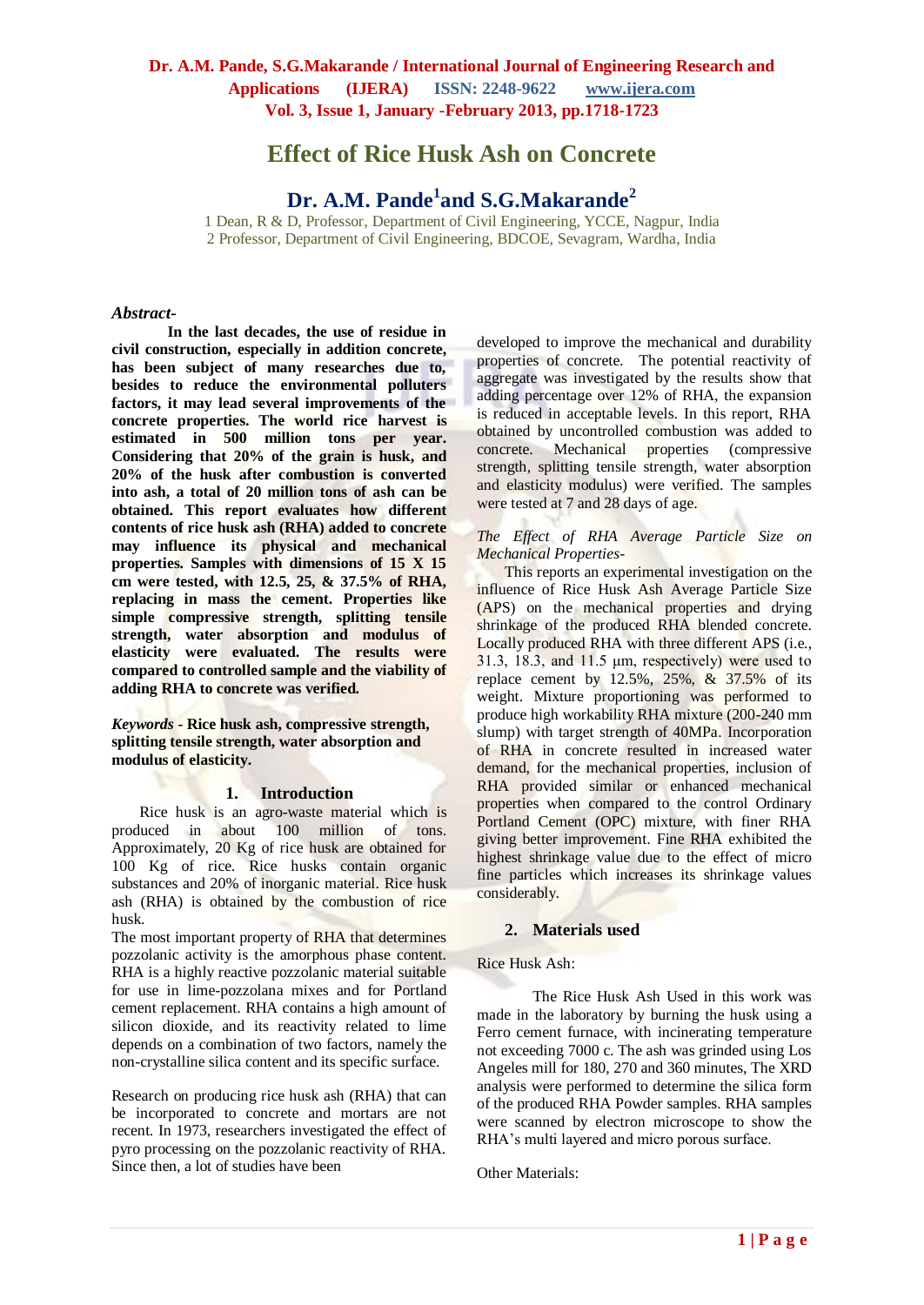Other materials used in the concrete mixture were Portland cement, coarse aggregate of 20 mm maximum size and mining sand of 5 mm maximum size as fine aggregate. The fineness modulus for the coarse aggregate and fine aggregate were 2.43 and 4.61 respectively. The Sp used is sulphonated naphthalene formaldehyde condensed polymer based admixture.

### Mix proportion:

The purpose of this investigation was to make the concrete with targets of 28-day Compressive strength of at least 40 MPa. Proportion of mixtures was selected basing on these targets. The RHA was trialed to replace for cement with various ratios, namely 0, 12.5, 25, and 37.5 % by mass of cement. Ratio of water per total cement binder (cement plus RHAs) was fixed at 0.48.

### **3. Effects of adding RHA on the properties of concrete**

3.1 Effect of RHA APS on Workability & Density of concrete

The fresh properties of all the concrete mixtures are given. The slump was in the range of (210-230 mm), bleeding was negligible for the control mixture. For concretes incorporating RHA, no bleeding or segregation was detected. The fresh density was in range of (2253-2347 kg/m3), the lowest density values were for mixture this is due to the low specific gravity of RHA which lead to reduction in the mass per unit volume. The concrete incorporating finer RHA resulted in denser concrete matrix.

The SP content had to be increased along with the RHA fineness and percentage, this due to the high specific surface area of RHA which would increase the water demand therefore, to maintain high workability, Sp content rose up to 2.00 % for the mixture.

### 3.2 Water absorption

The results reveal that higher substitution amounts results in lower water absorption values, it occurs due to the RHA is finer than cement. Adding 10% of RHA to the concrete, a reduction of 38.7% in water absorption is observed when compared controlled mixture.

### 3.3 Static Modulus of Elasticity:

The values of the static modulus of elasticity were in the range of 29.6 - 32.9 GPa. It can be noted that the addition of RHA to concrete exhibited marginal increase on the elastic properties, the highest value was recorded for mixture due to the increased reactivity of the RHA. Concretes incorporating pozzolanic materials usually show comparable values

for the elastic modulus compared to the OPC concrete.

#### 3.4 Splitting tensile strength

All the replacement degrees of RHA researched, achieve similar results in splitting tensile strength. According to the results, may be realized that there is no interference of adding RHA in the splitting tensile strength.

### 3.5 Drying Shrinkage

The results showed that the RHA average particle size had a significant effect on the drying shrinkage, the 37.5% concrete Mixture exhibited higher shrinkage value than the control. 25% concrete was comparable, while the shrinkage for 12.5% was lower compared to the control. The reduction in the RHA particle size increased the pozzolanic activity and contributed to the pore refinement of the RHA concrete paste matrix. Thus, it can be concluded that the addition of micro fine particles to concrete would increase the drying shrinkage. Many researchers showed that concretes incorporating pore refinement additives will usually show higher shrinkage and creep values. On the other hand, others showed that using pozzolanic materials as cement replacement will reduce the shrinkage.

3.6 Compressive Strength:

The strength development at various ages is given below. It can be noted that at early ages the strength was comparable, while at the age of 28 days, finer RHA exhibited higher strength than the sample with coarser RHA. This is due to the higher fineness of RHA which may allowed the RHA particles to increase the reaction with Ca(OH)2 to give more calcium silicate hydrate (C-S-H) resulted in higher compressive strength.

### **4. Results and discussion**

Following results shows the effect of percentage and fineness of RHA on the compressive strength of concrete,

4.1 % Strength achieved for M20 grade concrete with 12.5%, 25% & 37.5% RHA: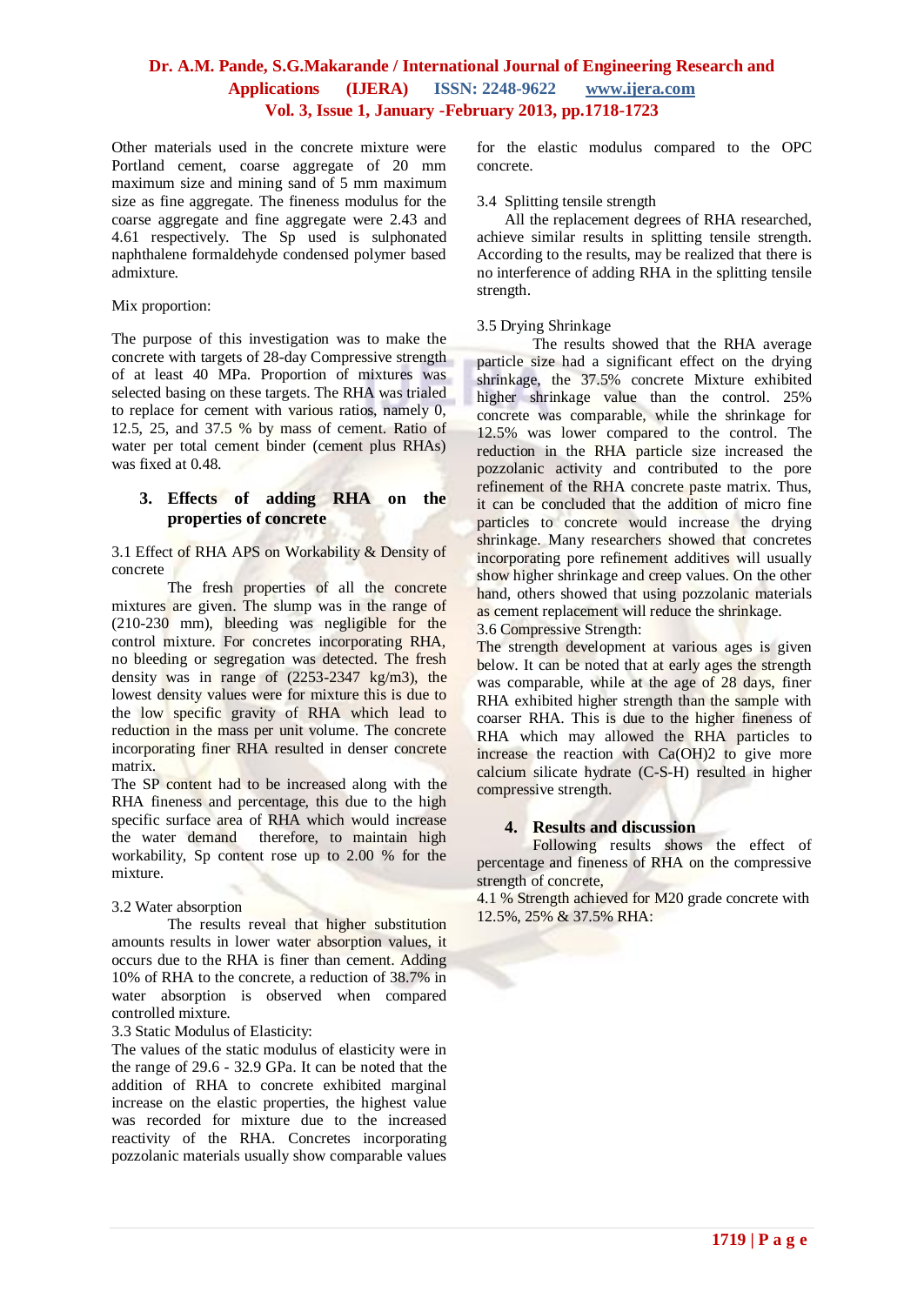



| Days    | <b>RHA</b> | % strength achieved<br>(In the avg. range of) |          |  |
|---------|------------|-----------------------------------------------|----------|--|
|         |            | $75\mu$                                       | $150\mu$ |  |
| 7 days  | 12.5%      | 75-80%                                        | 77-80%   |  |
| 7 days  | 25%        | 64-68%                                        | 65-70%   |  |
| 7 days  | 37.5%      | 50-52%                                        | 38-41%   |  |
| 28 days | 12.5%      | 88-89%                                        | 87-92%   |  |
| 28 days | 25%        | 44-46%                                        | 64-68%   |  |
| 28 days | 37.5%      | 40-44%                                        | 25-30%   |  |
| 90 days | 12.5%      | 110-114%                                      | 82-85%   |  |
| 90 days | 25%        | 80-85%                                        | 70-74%   |  |
| 90 days | 37.5%      | 75-77%                                        | 39-42%   |  |

The % strength achieved can be interpreted as follows:

The average achieved strength is found to be more for 90 days and then it lesser for 28 days and 7 days using 75 micron RHA. The average strength achieved is more for 12.5 % RHA as compared to other proportions. One of the samples recorded to achieve 123.81% strength for 90 days of curing as compared to PCC.

When 150 micron RHA is used, again the average achieved strength is found to be more for 90 days and it is lesser for 28 days and 7 days. The % strength achieved was in the range of 85%-90% for 7 days when compared to PCC. Then, it reduced considerably for 28 and 90 days of curing.

At the least, the minimum achieved strength was for 25% of RHA using 75 micron. After complete 90 days of curing it was 67.37%. For 150 micron the minimum achieved strength was for 37.5% of RHA. After complete 90 days of curing it was 34.78%.

It can also be observed that when finer RHA was used (i.e. 75 micron), the % strength achieved was higher as compared to RHA size of 150 micron.

From the above discussion it is observed that, when 75 micron RHA is used, the percentage of strength achieved for 90 days is higher as that of PCC, whereas it is found lesser in case of 28 days & 7 days.

Therefore from all above discussion it can be interpreted that concrete tends to achieve 85-100 % for 12.5 % RHA, and 65-90% for 25% and 37.5% of RHA.

It is observed that strength gain becomes slow when RHA is used and strength is reduced for higher % of RHA for both 75 micron and 150 micron of RHA.



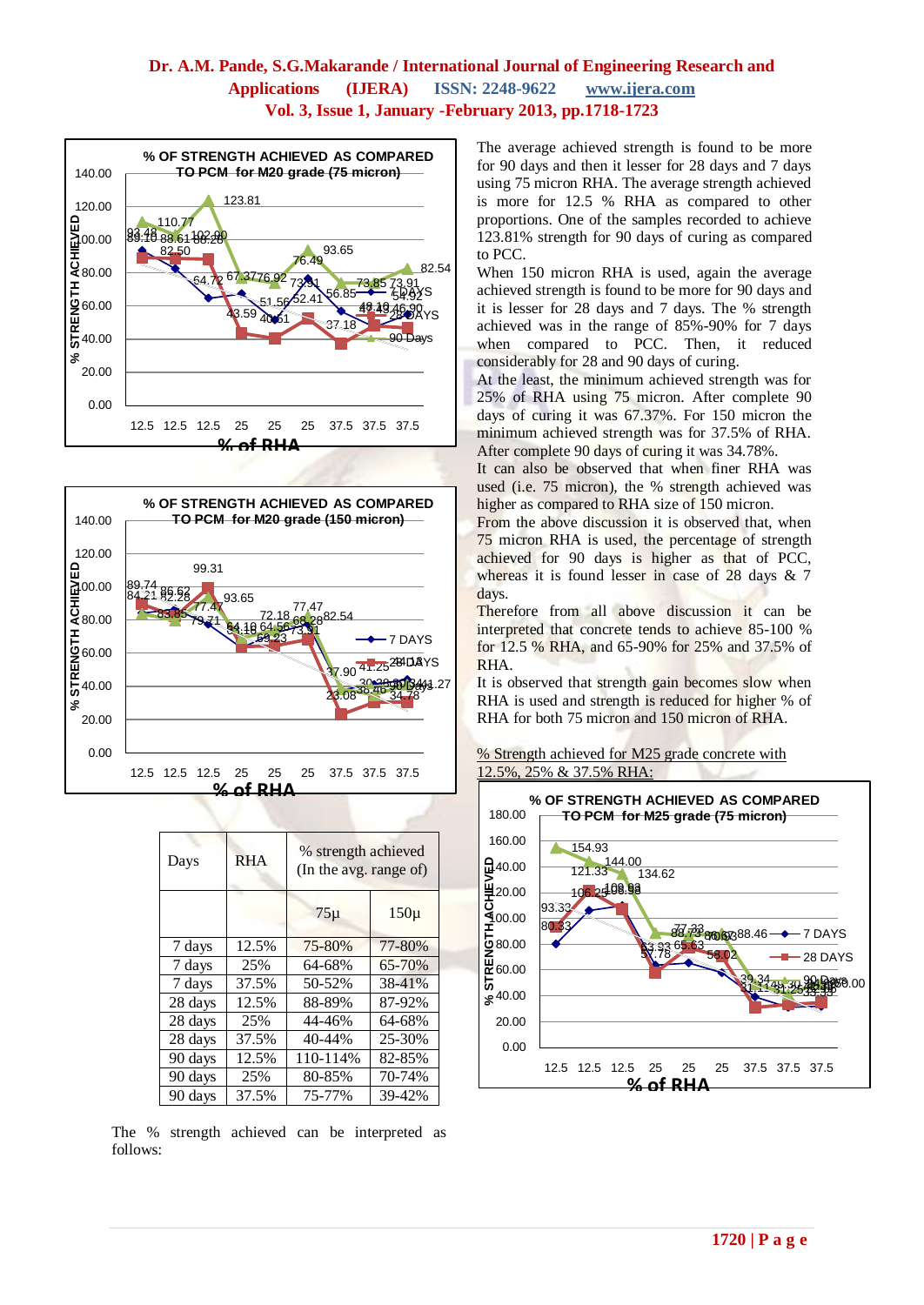

| Days    | <b>RHA</b> | % strength achieved<br>(In the avg. range of) |            |
|---------|------------|-----------------------------------------------|------------|
|         |            | $75\mu$                                       | $150\mu$   |
| 7 days  | 12.5%      | 94-98%                                        | 57-59%     |
| 7 days  | 25%        | 59-62%                                        | 43-46%     |
| 7 days  | 37.5%      | 30-32%                                        | 44-47%     |
| 28 days | 12.5%      | 105-110%                                      | $62 - 66%$ |
| 28 days | 25%        | 65-70%                                        | 63-65%     |
| 28 days | 37.5%      | 30-32%                                        | 39-44%     |
| 90 days | 12.5%      | 138-142%                                      | 95-98%     |
| 90 days | 25%        | 86-88%                                        | 75-78%     |
| 90 days | 37.5%      | 86-88%                                        | 75-78%     |

The % strength achieved can be interpreted as follows:

The average achieved strength is found to be more for 90 days and then it lesser for 28 days and 7 days using 75 micron RHA. The average strength achieved is more for 12.5 % RHA as compared to other proportions. One of the samples recorded to achieve 154.93% strength for 90 days of curing as compared to PCC.

When 150 micron RHA is used, again the average achieved strength is found to be more for 90 days and it is lesser for 28 days and 7 days. One of the samples recorded to achieve 100% strength for 90 days of curing as compared to PCC.

At the least, the minimum achieved strength was for 37.5% of RHA using 75 micron. After complete 90 days of curing it was 33.33%. For 150 micron the minimum achieved strength was for 25% of RHA. After complete 90 days of curing it was 64.53%.

It can also be observed that when finer RHA was used (i.e. 75 micron), the % strength achieved was higher as compared to RHA size of 150 micron. However it showed an steep decline for higher percentages of RHA.

From the above discussion it is observed that, when 75 micron RHA is used, the percentage of strength achieved for 90 days is higher as that of PCC, whereas it is found lesser in case of 28 days  $\&$  7 days.

Therefore from all above discussion it can be interpreted that concrete tends to achieve 75-85% for 12.5 % RHA, and 90-110% for 25% and 37.5% of RHA.

It is observed that strength gain becomes slow when RHA is used and strength is reduced for higher % of RHA for both 75 micron and 150 micron of RHA. % Strength achieved for M30 grade concrete with 12.5%, 25% & 37.5% RHA:



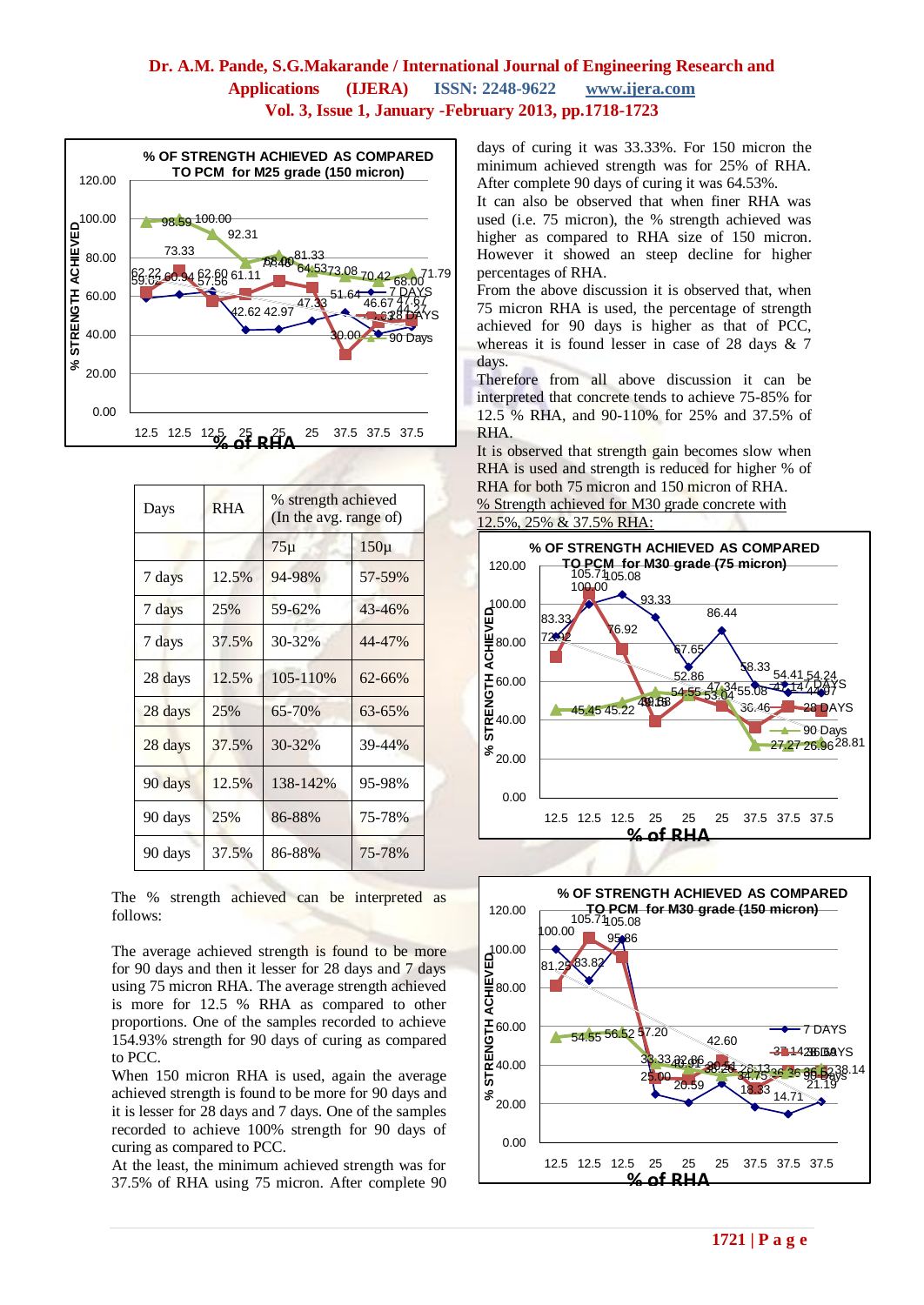| Days    | <b>RHA</b> | % strength achieved<br>(In the avg. range of) |          |  |
|---------|------------|-----------------------------------------------|----------|--|
|         |            | $75\mu$                                       | $150\mu$ |  |
| 7 days  | 12.5%      | 90-95%                                        | 50-55%   |  |
| 7 days  | 25%        | 75-80%                                        | 45-48%   |  |
| 7 days  | 37.5%      | 53-56%                                        | 15-18%   |  |
| 28 days | 12.5%      | 80-85%                                        | 85-90%   |  |
| 28 days | 25%        | 80-85%                                        | 85-90%   |  |
| 28 days | 37.5%      | 80-85%                                        | 85-90%   |  |
| 90 days | 12.5%      | 45-47%                                        | 54-56%   |  |
| 90 days | 25%        | 45-50%                                        | 34-36%   |  |
| 90 days | 37.5%      | 45-50%                                        | 34-36%   |  |

The % strength achieved can be interpreted as follows:

The average achieved strength is found to be more for 7 days and 28 days and then it is lesser for 90 days using 75 micron RHA. The average strength achieved is more for 25 % RHA as compared to other proportions. One of the samples recorded to achieve a maximum strength of 55.08% for 90 days of curing as compared to PCC.

When 150 micron RHA is used, again the average achieved strength is found to be more for 7 days and 28 days and then it is lesser for 90 days. The average strength achieved is more for 12.5 % RHA as compared to other proportions. One of the samples recorded to achieve a maximum strength of 57.2% for 90 days of curing as compared to PCC.

At the least, the minimum achieved strength was for 37.5% of RHA using 75 micron. After complete 90 days of curing it was 26.96%. For 150 micron the minimum achieved strength was for 25% of RHA. After complete 90 days of curing it was 34.75%.

It can also be observed that when finer RHA was used (i.e. 75 micron), the % strength achieved was slightly lesser for this grade as compared to RHA size of 150 micron.

From the above discussion it is observed that, when 75 micron RHA is used, the percentage of strength achieved for 90 days is quite lesser as that of PCC, whereas it is found higher in case of 28 days & 7 days.

It is observed that strength gain becomes slow when RHA is used and strength is reduced for higher % of RHA for both 75 micron and 150 micron of RHA.

## **5. CONCLUSION**

Based on above results of concrete mixes, the following conclusions can be drawn,

- $\triangleright$  Mixes show higher compressive rather than normal concrete.
- $\triangleright$  Replacement of 12.5 % of cement with rice husk ash in matrix causes reduction in utilization of cement and expenditures. Also can improve quality of concrete at the age of 90 days.
- $\triangleright$  Results indicate that pozzolanic reactions of rice husk ash in the matrix composite were low in early ages, but by aging the specimens to 90 days, considerable effect have been seen in strength.
- $\triangleright$  According to study, addition of pozzolans like rice husk ash to the concrete, can improve the mechanical properties of specimens.

### **REFERENCES**

- 1. Concrete technology M.S. Shetty
- 2. All India seminar on concrete for infrastructural developments.
- 3. Concrete microstructure, property and material –KUMAR MEHTA AND J.M.MONTEIRO.
- 4. Romualdi, J.P. and Batson, G.B., "Mechanics of Crack Arrest in Concrete", Proceedings of ASCE, Vol.89, June 1963, pp.147-168.
- 5. Ramaswamy, "Behaviour of Fibre Concrete ", M.Tech. thesis ,IIT-Delhi,1978
- 6. Khan, T.A.H, Laid, S.M. and Ramakrishnan, B. "Experimental Study of SFRe under Compression and Pure bending ", Journal of ACI, Vol.89, pp.96100, Feb.1972.
- 7. Gabbler and Krieger, "Abrasion. Resistance of High Strength Concrete made with Class-C Flash ", ACI Journal, Nov.-Dec. 1995, pp.650- 655
- 8. Étagère Rao.M.V. "Study of rice husk ash cement concrete as a structural material ", PhD thesis, JNTU, Hyderabad, 1992.
- 9. "Malhotra, V.M. ed. (1980) Progress in Concrete Technology, CANMET, Ottawa, pp 367-419.
- 10. Mehta P.K. and Monteiro, Paul J.M. (1997) Concrete: Microstructure, Properties, and Materials. Indian Concrete Institute, Chennai
- 11. Mindess, S. and Young, J.F. (1981) Concrete. Prentice Hall Inc.; Englewood Cliffs, NJ
- 12. MOR, A. (1992) Concrete Construction, Vol 37, No.5.
- 13. Moreno, J. (1990) Concrete International, Vol. 12, No.1, pp 35-39